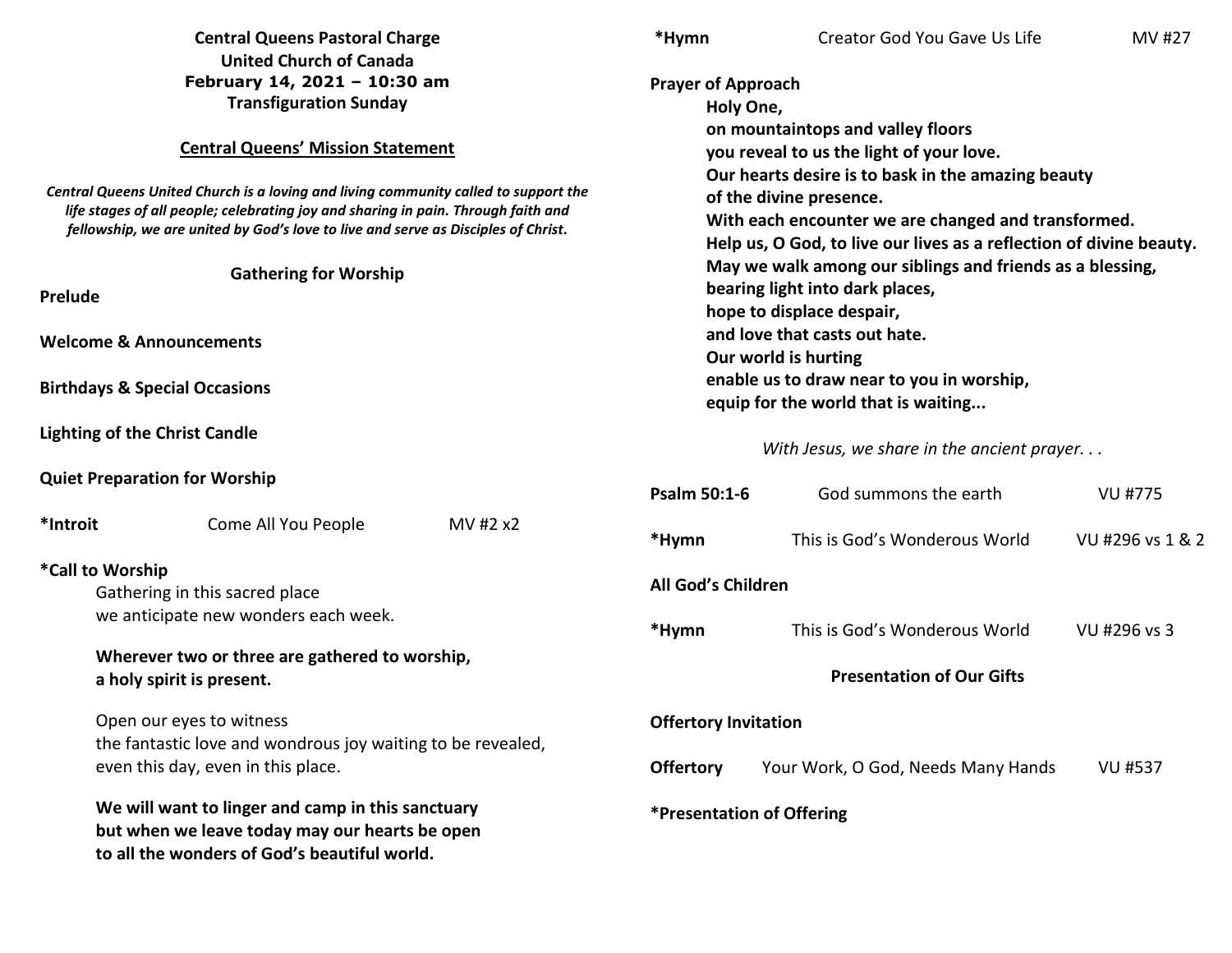| *Offertory Prayer                                                                                                                                                                                                           | God of life and love, receive our gifts as tokens of our love. Bless |         | <b>Ministry of Music</b><br>Website                                                                                                                     | <b>Kirk Neville</b><br>https://cquc.ca/index.htm                                                                                                                                |  |
|-----------------------------------------------------------------------------------------------------------------------------------------------------------------------------------------------------------------------------|----------------------------------------------------------------------|---------|---------------------------------------------------------------------------------------------------------------------------------------------------------|---------------------------------------------------------------------------------------------------------------------------------------------------------------------------------|--|
| them so they strengthen the ministries of love we undertake in<br>Jesus' name. May our lives shine with hope in these difficult<br>days of wintertime, as we wait for healing and renewal through<br>Christ our Lord. Amen. |                                                                      |         | <b>Church Office</b>                                                                                                                                    |                                                                                                                                                                                 |  |
|                                                                                                                                                                                                                             |                                                                      |         | <b>Office Hours</b>                                                                                                                                     | Wednesday & Thursday                                                                                                                                                            |  |
|                                                                                                                                                                                                                             |                                                                      |         |                                                                                                                                                         | $9 am - 12 pm$                                                                                                                                                                  |  |
|                                                                                                                                                                                                                             |                                                                      |         | Phone                                                                                                                                                   | 902-964-2221                                                                                                                                                                    |  |
|                                                                                                                                                                                                                             | <b>Listening for the Word</b>                                        |         | Email                                                                                                                                                   | office@cquc.ca                                                                                                                                                                  |  |
| <b>Sacred Readings</b>                                                                                                                                                                                                      |                                                                      |         |                                                                                                                                                         | Warm Welcome to All $-$ We are glad you are here as a visitor, a seeker,                                                                                                        |  |
| 2 Kings 2:1-12                                                                                                                                                                                                              |                                                                      |         | someone looking for a new church home, or as a regular worshiper.                                                                                       |                                                                                                                                                                                 |  |
| <b>Mark 9:2-9</b><br>Anthem                                                                                                                                                                                                 |                                                                      |         | Today's Bulletins are in loving memory of Brian Campbell. Lovingly<br>remembered by Trevor and Family.                                                  |                                                                                                                                                                                 |  |
| Sermon                                                                                                                                                                                                                      |                                                                      |         | Life and Work of Our Church                                                                                                                             |                                                                                                                                                                                 |  |
| <b>Responding to the Word</b>                                                                                                                                                                                               |                                                                      |         | Greg's Office Hours: Tuesday, Wednesday and Thursday from $9$ am $-12$<br>pm. If anyone is in the hospital or would like a visit from Greg, please call |                                                                                                                                                                                 |  |
| <b>Pastoral Prayer</b>                                                                                                                                                                                                      |                                                                      |         | him at 902-964-2291. If you wish to meet with Greg outside the<br>scheduled hours, please call 902-964-2291 or email minister@cquc.ca                   |                                                                                                                                                                                 |  |
| *Hymn                                                                                                                                                                                                                       | Spirit God, Be Our Breath                                            | MV #150 | for an appointment.                                                                                                                                     |                                                                                                                                                                                 |  |
| *Blessing                                                                                                                                                                                                                   |                                                                      |         |                                                                                                                                                         | <b>Election of Elders</b> from February $7^{th}$ – Sunday, February 21 <sup>st</sup> . Be sure to<br>pick up your ballot and deposit in the silver box in the foyer. Thank you. |  |
| <b>Choral Benediction</b>                                                                                                                                                                                                   | Dance with the Spirit                                                |         |                                                                                                                                                         |                                                                                                                                                                                 |  |
| <b>Postlude</b>                                                                                                                                                                                                             |                                                                      |         |                                                                                                                                                         | In-Church Services: Registration is required. To registration, please call<br>902-964-2221 or email office@cquc.ca. Masks are required. If you are                              |  |
| * Please stand as you are able                                                                                                                                                                                              |                                                                      |         | registering after 12 pm Thursday, please text or call Velda at 902-940-<br>7674.                                                                        |                                                                                                                                                                                 |  |
| <b>Ministers</b>                                                                                                                                                                                                            | All of us                                                            |         |                                                                                                                                                         |                                                                                                                                                                                 |  |
| <b>Clergy</b>                                                                                                                                                                                                               | <b>Rev Greg Davis</b>                                                |         |                                                                                                                                                         | Sunday Worship Cancellations - In the event of inclement weather, an                                                                                                            |  |
| <b>Office Hours</b>                                                                                                                                                                                                         | Tuesday, Wednesday & Thursday<br>$9 am - 12 pm$                      |         |                                                                                                                                                         | announcement will be made by radio on Ocean 100 by 9 am. It will also<br>be posted on our website and Facebook page.                                                            |  |
| Office Phone                                                                                                                                                                                                                | 902-964-2291                                                         |         |                                                                                                                                                         | E-Transfers - Central Queens United Church is now step up to accept E-                                                                                                          |  |
| Email                                                                                                                                                                                                                       | minister@cquc.ca                                                     |         |                                                                                                                                                         | Transfers. If you wish to give your offerings through E-Transfer, please                                                                                                        |  |

send via email to veldabertram@gmail.com.